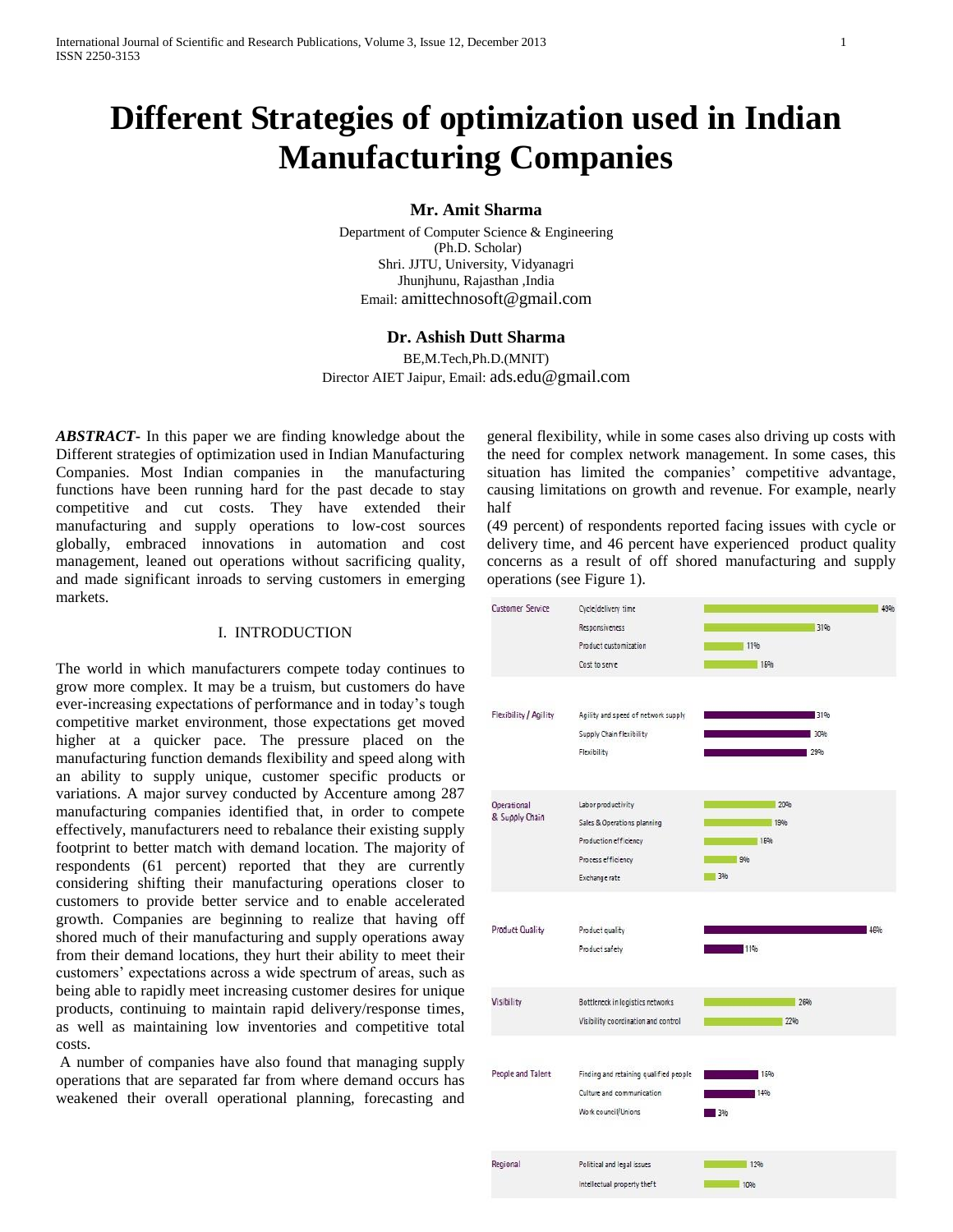Figure 1. The issues Indian manufacturers face from off shored manufacturing and supply operations.

*Index Term :* Introduce Different strategies of optimization used in Indian Manufacturing *Companies, Change, Customer , strategies, Challenge, solutions.*

II

#### *Changes in the manufacturing environment*

Moreover, manufacturers are beginning to recognize that many of the factors they previously based their off shoring manufacturing and supply decisions on most heavily, such as component price and transportation costs, have dramatically increased over the last few years—and those seemingly initial cost savings are no longer so big. They are, in fact, diminishing as transportation, commodity costs and in-country labor rates rise and exchange rates change.

Manufacturers have been dealing with greater volatility in many different variables, from energy and material input prices to political instability (see Figure 2).



agile in a more specialized world. This goal will demand much faster response times and better integration—all in an environment where uncertainty is increasing on what is needed when, thus creating the quiet trend of manufacturers moving closer to their customers.

#### *Moving closer to the customer*

The results of the study indicated that respondents acknowledged that in order to compete effectively they need to rebalance their existing supply footprint. It is becoming increasingly clear that the physical location of supply and manufacturing operations can have a significant

impact on overall competitiveness. Getting closer to the customer allows for improved flexibility to respond to uncertain demand and unknown customer requests in an agile way with fast delivery times while maintaining high quality and optimized costs. The ability to do this may not always be the lowest-cost approach, but other value drivers that the customer may require, such as also having the ability to supply customized product or customer-specific SKUs in a timely fashion may be more important. The study's findings reveal the beginning of a trend reversal that, over the past decade, found companies relocating their manufacturing and supply operations to lower-cost areas only to re-import those goods to meet regional, demand requirements. A shift to onshore or nearshore (production of local demand in nearby low-cost countries, e.g., Mexico for the United States, Eastern Europe for Western Europe) manufacturing operations appears to be here to stay as manufacturers look for the next level of competitive advantage. More than half (59 percent) of respondents also stated they intend to pursue new supplier options, whether near or abroad, and 54 percent of companies plan to improve existing supply networks in light of changing costs and competitive issues (see Figure 3). An additional 37 percent of respondents said they were shifting their networks to better align with the customer base and the real sources of demand.

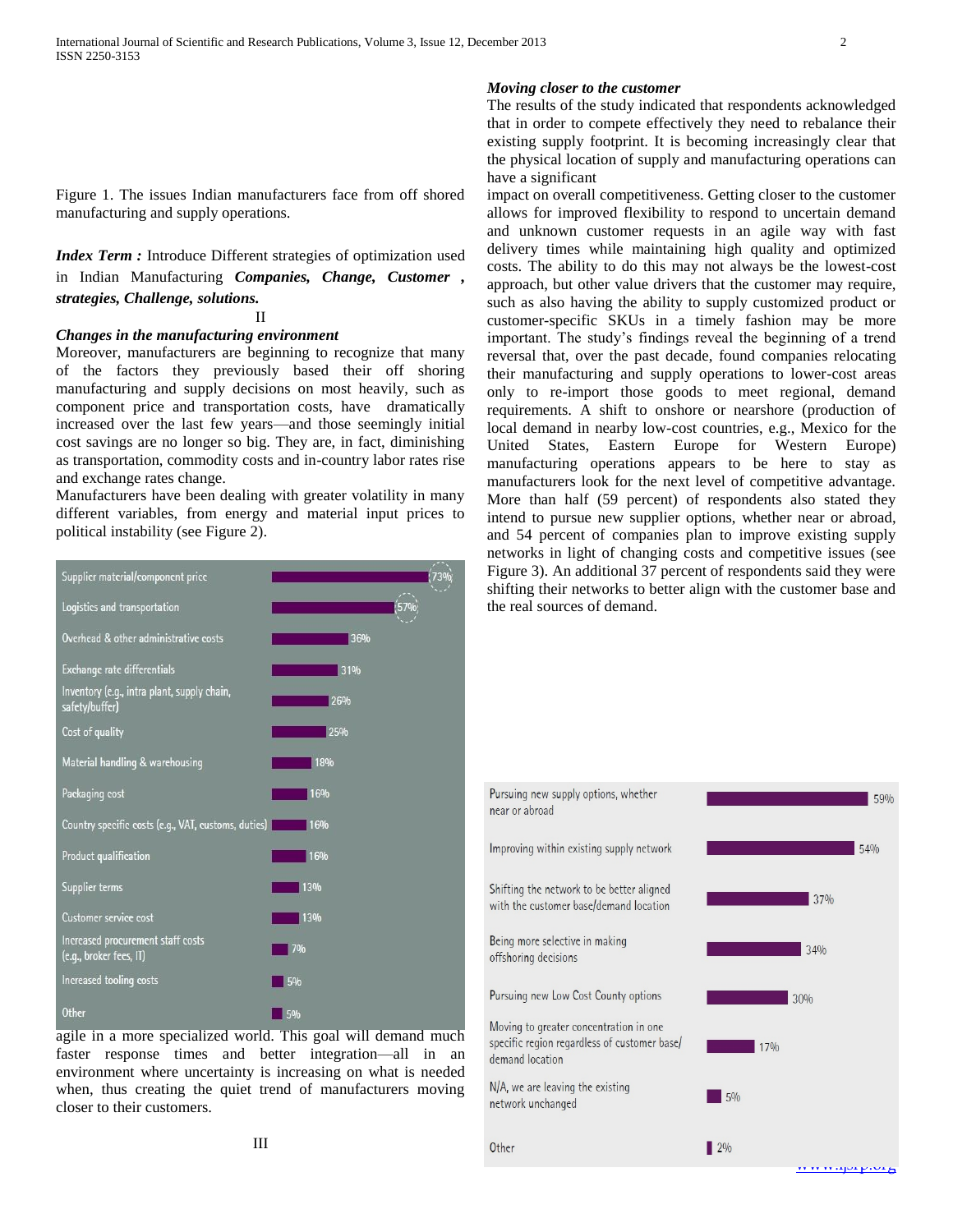Figure 3. Key actions companies have taken or plan to take with regard to their manufacturing supplier base in light of changing costs and competitive issues.

#### IV

#### *Winning manufacturing attributes for the Use of Optimization strategies*

A) Customer priorities • Customize products (and ancillary services) to serve customer's unique, specific needs and priorities—both spoken and implicit. • Differentiate by integrating the product with a compelling customer experience.

B) Globally local operations • Design the network footprint

according to total "landed" value chain costs and customer service needs.

• Balance regional demand with regional supply.

• Learn to migrate modular components of the operation

to the next new low-cost, appropriate-quality country or countries.

• Ensure that the global network has excellent visibility and high service levels.

C) Supply network flexibility

• Adopt differentiated models and processes to support

increasingly diverse channel and customer needs.

• Shift fixed costs to variable costs in order to accommodate market changes.

D) Agility on the shop floor and beyond • Use reliable, efficient equipment that is highly configurable and easily transportable.

• Leverage advanced analytical capabilities to build predictive business knowledge.

• Determine and obtain the right mix of skills and resources.

E) Sustainability and partnering for scarce resources

• Give customers visibility into the complete product life cycle, from design through disposal.

• Learn to negotiate and "partner" with governments and regulators in nations that control key materials and commodities. V

#### *Challenge*

Despite the desire to rebalance, it is readily acknowledged that rebalancing manufacturing and supply networks is not an easy undertaking. It is a challenging proposition—one

that will take years, and require extensive planning, engineering and execution. For nearly half of the survey respondents, workforce availability, production skills and transportation costs were cited as the main obstacles hampering companies from rebalancing production. Other major well-known hurdles include access to the appropriate supply base, access to capital to restructure the network and government policies on such things as taxes, incentives, employment law, legal protection and content requirements.

#### *Finding solutions*

Companies recognize they need new capabilities to address the rebalancing of their manufacturing and supply network. A large majority of respondents (61 percent) said

the ability to conduct a total cost analysis properly is one of the leading capabilities they most need to address in order to rebalance their manufacturing and supply network (see Figure 4). The global manufacturing landscape has become extraordinarily complex, and companies face many more challenges than they did just a few years ago. Dramatic shifts in relative costs, market volatility and dynamic changes in customer demand patterns have all contributed to the need for companies to step back and reevaluate

how they can be agile and can best meet the extraordinary and growing demands of their customers. How they assess more closely the matching of supply location with demand

location by onshoring or nearshoring manufacturing and supply operations is a key strategy in enabling overall competitive advantage, and ultimately, achieving high performance. manufacturing and supply networks.



Figure 4. Capabilities companies believe are most needed to rebalance manufacturing

VII

## *Conclusion*

To analyze the structure of manufacturing sector at the national level, then our analysis has clearly indicated that the rise in industrial output is accountable to substitution of capital for labour in almost all states. In the pre-globalization period the industries experienced increasing returns to scale. Globalization has given way to diminishing returns to scale. Along with a rise in industrial output, globalization has possibly led to a decline in regional disparities in terms of population-deflated indices of employment of manpower and capital, and the resultant output.

#### **REFERENCES**

- [1] "BMW Ramps Up U.S. Plant Output," IndustryWeek, Agence France-Presse, October 13, 2010.
- [2] "Siemens Receives Its Largest Onshore Wind Turbine Order to

#### VI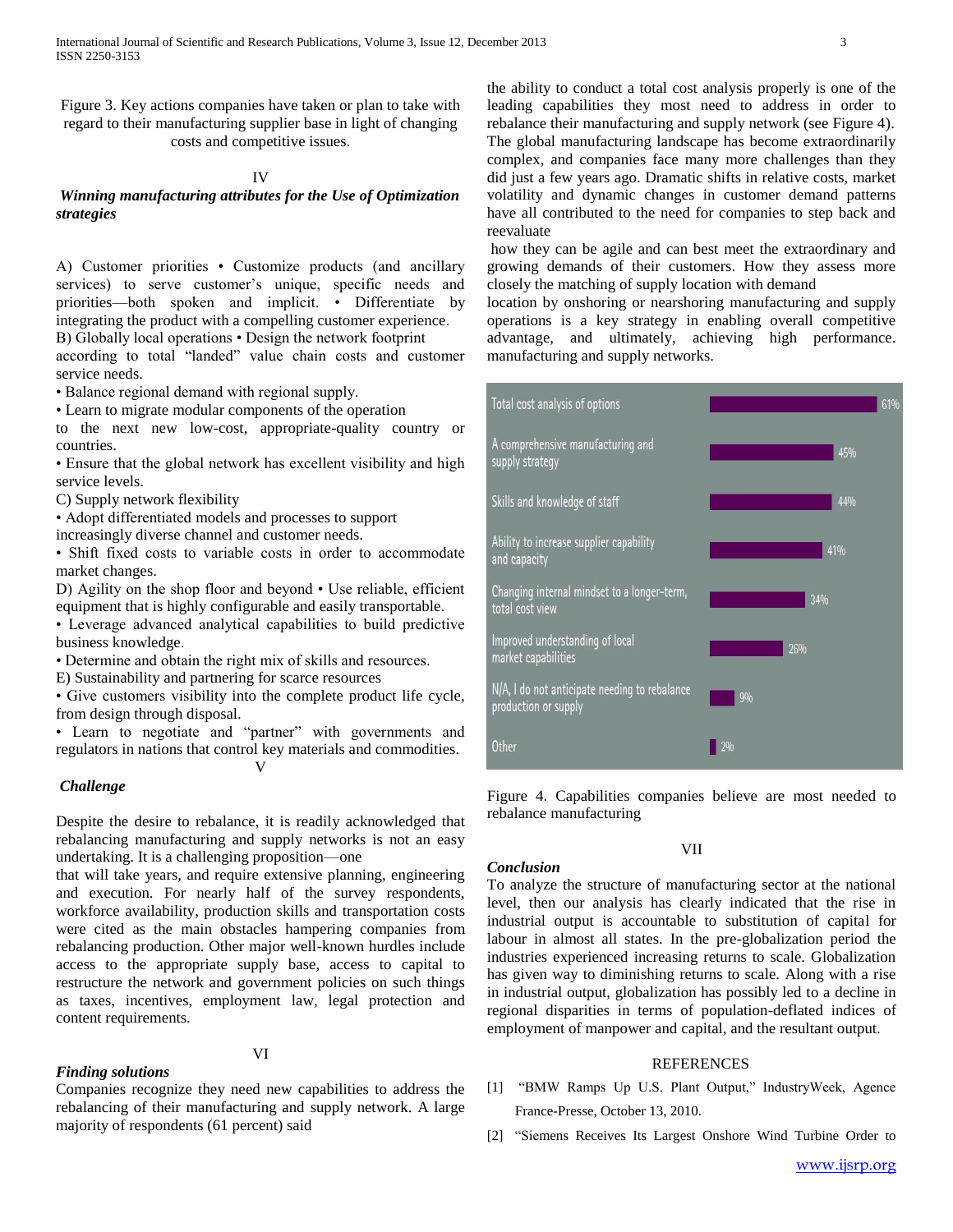Date," IndustryWeek, Agence France-Presse, December 28, 2010.

- [3] "Nissan Shifting Rogue Production from Japan to Tennessee," IndustryWeek, Josh Cable, January 10, 2011.
- [4] "Electrolux to Build New Factory in Memphis," IndustryWeek, Josh Cable,

December 16, 2010.

- [5] Balakrishnan, P., Pushpangadan, K. and Babu, M.S.(2002) "Trade Liberalization, Market Power and Scale Efficiency in Indian Industry", CDS Working Paper-336, www.cds.edu
- [6] Chand, S. and Sen, K.(2002) "Trade Liberalization and Productivity Growth: Evidence from Indian Manufacturing", Review of Development Economics, 6(1), pp. 120-132.
- [7] Dasgupta, M. and Mishra, S.K.(2004) "Least Absolute Deviation Estimation of Linear Econometric Models: A Literature Review". SSRN, http://ssrn.com/abstract=552502.
- [8] Diewert, W.E.(1971) "An Application of the Shephard Duality Theorem: A Generalized Leontief Production Function," Journal of Political Economy, 79(3), pp. 481-507.
- [9] Driffield, N.L. and Khambhampati, U.S.(2003) "Trade Liberalization and the Efficiency of Firms in Indian Manufacturing", Review of Development Economics, 7(3), pp. 419-430.
- [10] Dutt, A.K. and Rao, J.M. (2000) "Globalization and its Social Discontents: The Case of India", Working Paper No. 16, CEPA Working Paper Series I: Globalization, Labor Markets, and Social Policy. Center for Economic Policy Analysis, New School University, New York.
- [11] Eberhart R.C. and Kennedy J.(1995) "A New Optimizer using Particle Swarm Theory", Proceedings Sixth Symposium on Micro Machine and Human Science, pp. 39–43. IEEE Service Center, Piscataway, NJ.
- [12] Fair, R.C. (1974) "On Robust Estimation of Econometric Models", Annals of Economic and Social Measurement, 3, pp. 667-678.
- [13] Felipe, J. and Fisher, F.M. (2001) "Aggregation in Production Functions: What AppliedEconomists Should Know", Metroeconomica, 54, pp. 208-262. Reprint available at Social
- [14] Glover F. (1986) "Future paths for Integer Programming and Links to Artificial Intelligence", Computers and Operations Research, 5: pp. 533-549.
- [15] Hensman, R. (2001) "The Impact of Globalisation on Employment in India and Responses from the Formal and Informal Sectors" IIAS/IISG, CLARA Working Paper, No. 15, Amsterdam, 2001.
- [16] Holland, J.(1975) Adaptation in Natural and Artificial Systems, Univ. of Michigan Press, Ann Arbor.
- [17] Kalirajan, K. and Bhide, S.(2004) "The Post-reform Performance of the Manufacturing Sector in India", Asian Economic Papers, 3(2), pp. 126-157.
- [18] Kirkpatrick, S., Gelatt, C.D. Jr., and Vecchi, M.P.(1983) "Optimization by Simulated Annealing", Science, 220, 4598, pp. 671-680.
- [19] Kundu, A (1997). "Trends and Structure of Employment in the 1990s. Implications for Urban Growth", Economic and Political Weekly, June 14, 1399-1405.
- [20] Lall, S., Shalizi, Z. and Deichmann, U.(2001) "Agglomeration Economies and Productivity in Indian Industry", Social Science Research Network, http://ssrn.com/abstract=632732.
- [21] Mishra, SK.(2006-a) "Global Optimization by Differential Evolution and Particle Swarm Methods: Evaluation on Some Benchmark Functions", Social Science Research Network, http://ssrn.com/abstract=933827.
- [22] Mishra, S. K.(2006-b) "A Note on Numerical Estimation of Sato's Two-Level CES Production Function" SSRN, http://ssrn.com/abstract=947307.
- [23] Mishra, S.K.(2006-c) "Estimation of Zellner-Revankar Production Function Revisited", Social Science Research Network, http://ssrn.com/abstract=950731.
- [24] Nath, H.K.(1996) "Relative Efficiency of Modern Small Scale Industries in India : An Inter-State Comparison" (unpub) M. Phil. dissertation, Jawaharlal Nehru University, Delhi.
- [25] Nikaido, Y.(2004) "Technical Efficiency of Small-Scale Industry: Application of Stochastic Production Frontier Model", Economic and Political Weekly, pp. 592-597, Feb. 7.
- [26] Robinson, J. (1953) "The Production Function and the Theory of Capital", The Review of Economic Studies, 21, pp. 81-106.
- [27] Sankar, U. (1970) "Elasticities of Substitution and Returns to Scale in Indian Manufacturing Industries", International Economic Review, 11(3), pp. 399-411.
- [28] Saptari, R. (2001) "The Impact of Globalization on Employment in India and Responses from the Formal and Informal Sectors", Seminar of CLARA fellow: Rohini Hensman, Bombay.
- [29] Schlossmacher, E.J. (1973) "An Alternative Technique for Absolute Deviations Curve Fitting", Journal of the American Statistical Association, 68, pp. 857-859.
- [31]• Shaikh, A. (1974) "Laws of Production and Laws of Algebra: The Humbug Production Function", The Review of Economics and Statistics, 56(1), pp. 115-120. Reprint available at the website http://homepage.newschool.edu/~AShaikh/humbug.pdf
- [32] Shaikh, A. (1980) "Laws of Production and Laws of Algebra—